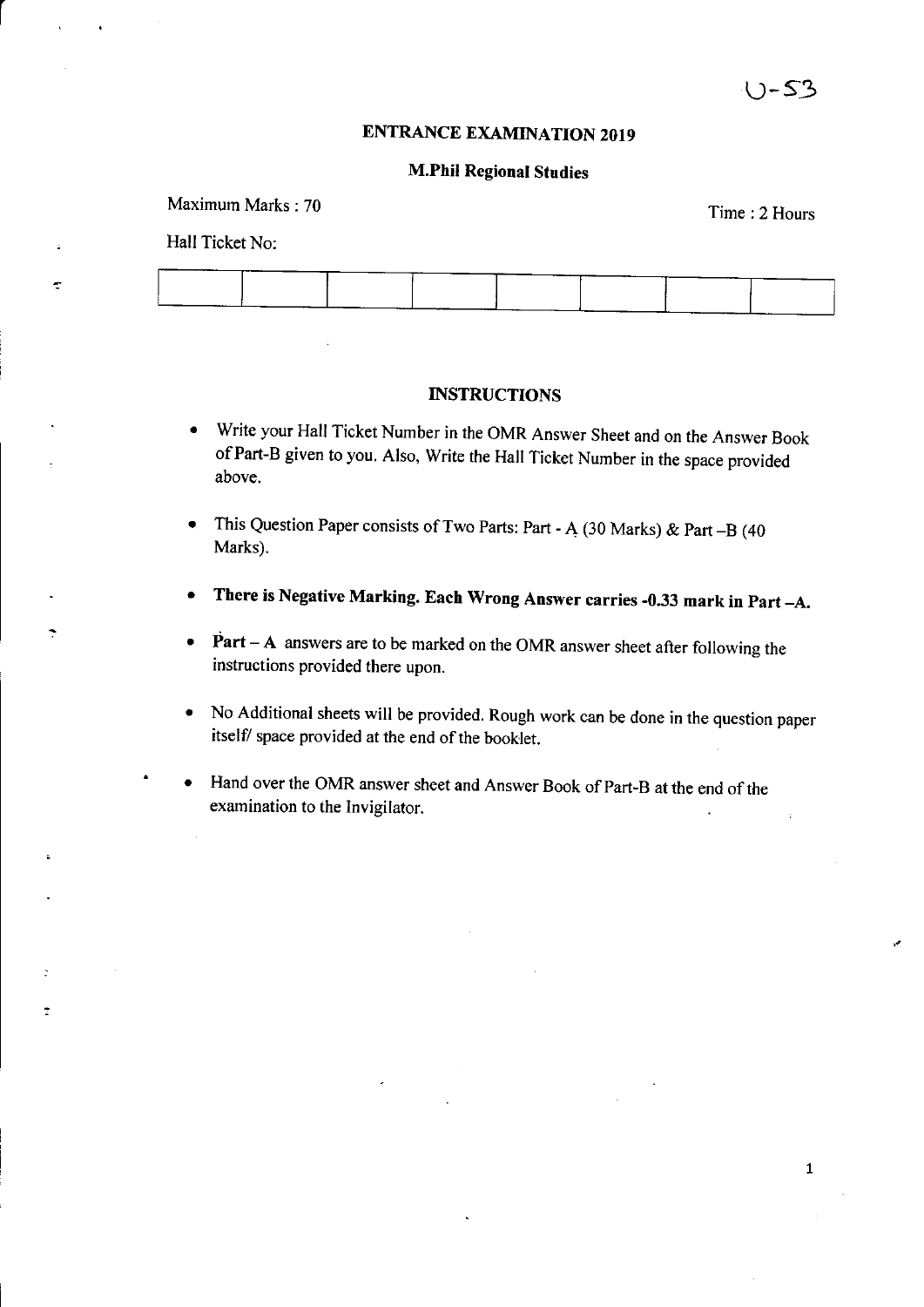### M.Phil. REGIONAL STUDIES

Part A Multiple Choice : Please Select the Right Answer Marks :30

l. The term 'phenomenology' is associated with the process of:

A) Qualitative Research

B) Analysis of Variance

C) Correlational Study

D) Probability Sampling

2. which region among the following is a'Sixth schedule'area under the constitution of India?

- A) Bundelkhand
- B) Bodoland
- C) Rayalaseema
- D) Tulu Nadu

3. Which perspective among the following takes the 'voice of people' as a central theme in the study of anti-colonial movements in India?

. A) Maxist perspective

B) Functionalist perspective

C) Feminist perspective

D) Subaltern perspective

#### 4. IVF technology is associated with :

- A) Contraception
- B) Cancer
- C) Infertility
- D) Dementia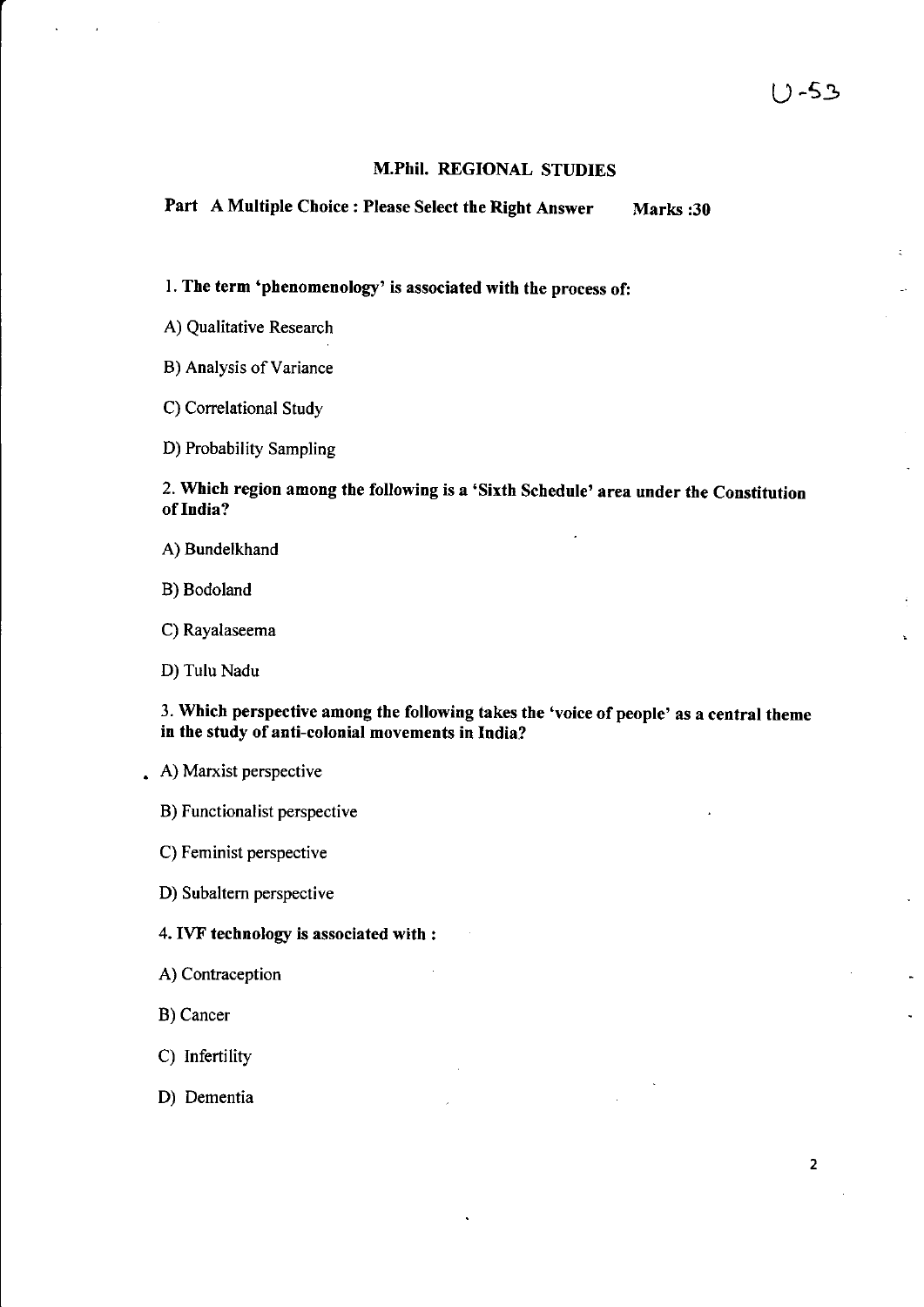5. Which among these is the most polluted city in India as per a recent WHO report?

A) Kanpur

B) Surat

C) Mysore

D) Indore

6. Failure to acknowledge borrowed material is called :

A) Index

B) Reference

C) Acknowledgement

D) Plagiarism

7. Which among the following is a tribe that lives in South India?

A) Santhals

B) Karbis

C) Todas

D) Mundas

8. A coal mine tragedy killing miners in a 'rat-hole mining' occurred in December 2018, in the following state :

A) Assam

 $\ddot{\phantom{a}}$ 

B) Jharkhand

C) Meghalaya

D) Arunachal Pradesh

9. Mean, Median, Mode are :

A) Measures of deviation

B) Ways of sampling

C) Measures of control tendency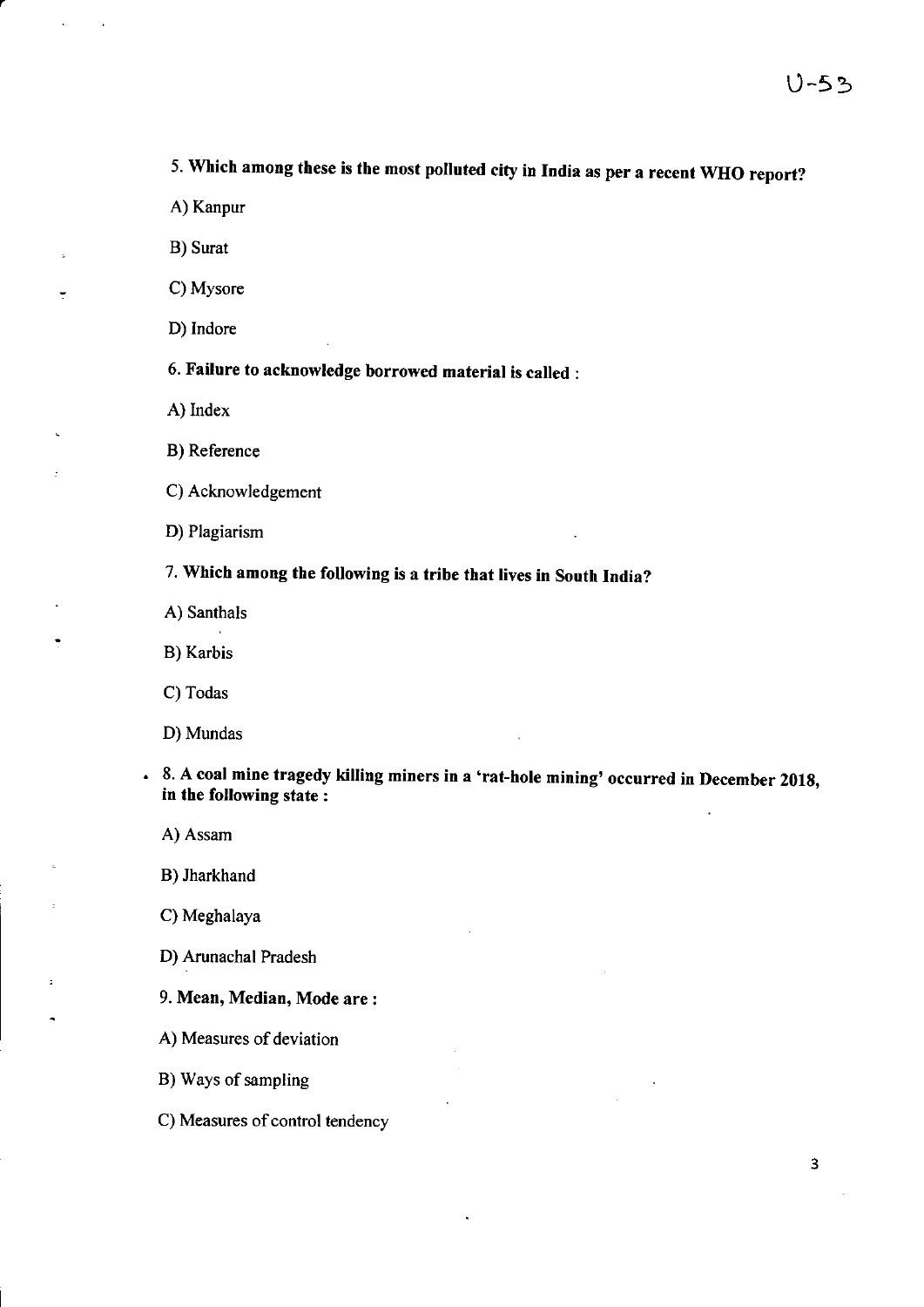D) None of the above

# 10. Who among the following is not associated with Tribal studies in India?

- A) VirginiusXaxa
- B) Varrier Elwin
- C) Haimendorf
- D) IrfanHabib
- 11. On 13 April 2019, the 100 years of which historical event was remembered in India :
- A) Sepoy Mutiny
- B) JallianwalaBagh Massacre

C) Formation of Indian National Congress

D) Dandi Salt March

### 12. which scholar among the following has studied extensively on communal violence in Post Independent India?

- A) Asghar Ali Engineer
- B) Uma Chakravarti
- C) John Hariss
- D) M.J.Akbar

13. Integrating various qualitative methods with quantitative methods is referred to as :

- A) Assimilation
- B) Bipartite method
- C) Coalesce method
- D) Triangulation

### 14. The idea of 'intersectionality' indicates :

- A) Gender identities in society
- B) Tribe-caste relations in India
- C) Interconnection of multiple oppressive institutions in a society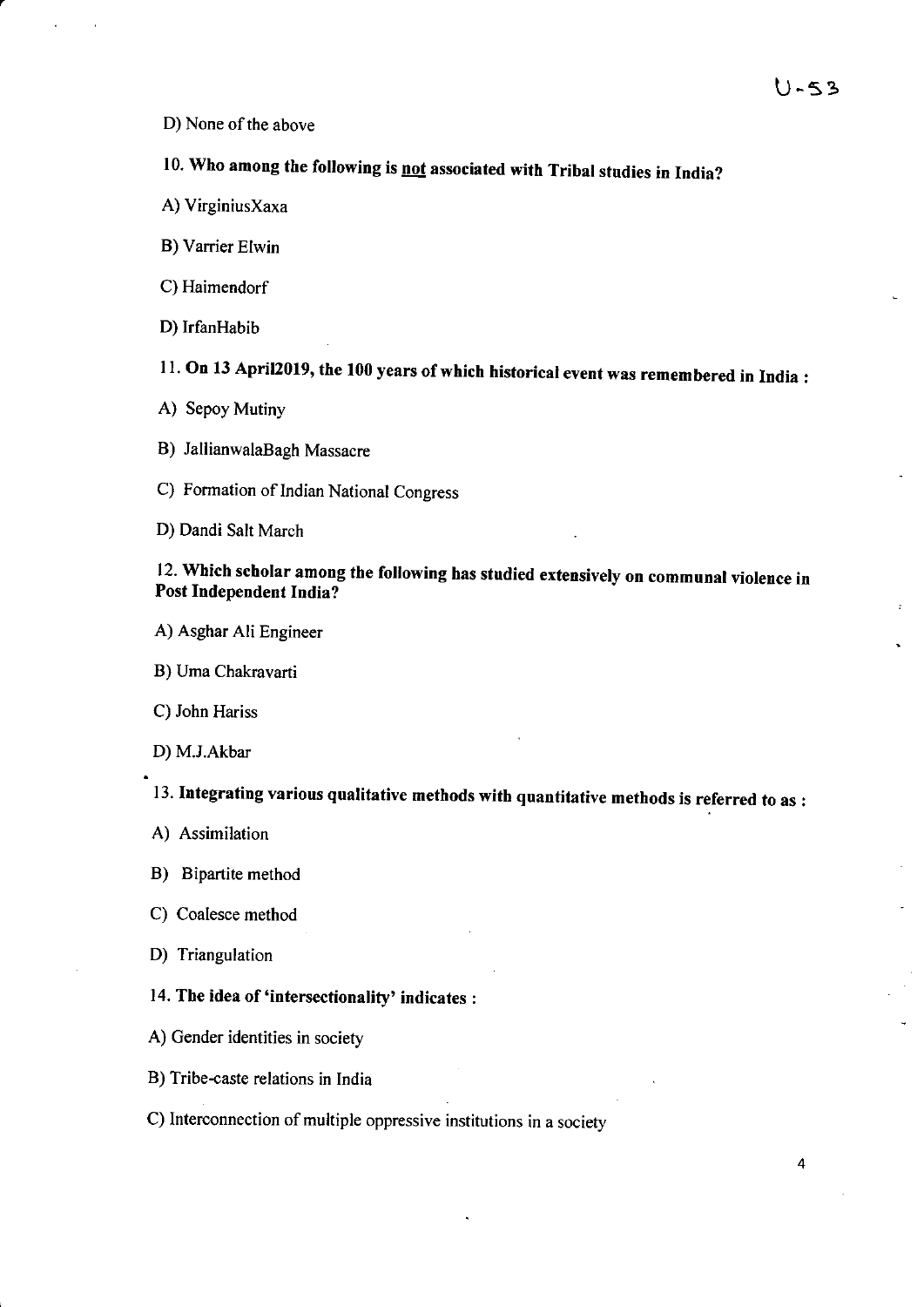### D) Racial inequality in the West

## 15. Vanga was the ancient name of which region?

A) Bihar

B) Bengal

C) Assam

D) Gujarat

16. Inductive logic proceeds from :

A) General to General

B) Particular to General

C) General to Particular

D) Particular to Particular

### 17. which state in India has witnessed the publication of the National Register of Citizenship in the year 2018?

A) Bihar.

B) Mizoram

C) West Bengal

D) Assam

18. Who among the following is not associated with Kinship studies in India?

A) RomilaThapar

B) Patricia Uberoi

C) Leela Dube

D) IravatiKarve

19. Which state among the following is currently under the president's rule in India?

B) Mizoram

C) Goa

A) Jammu and Kashmir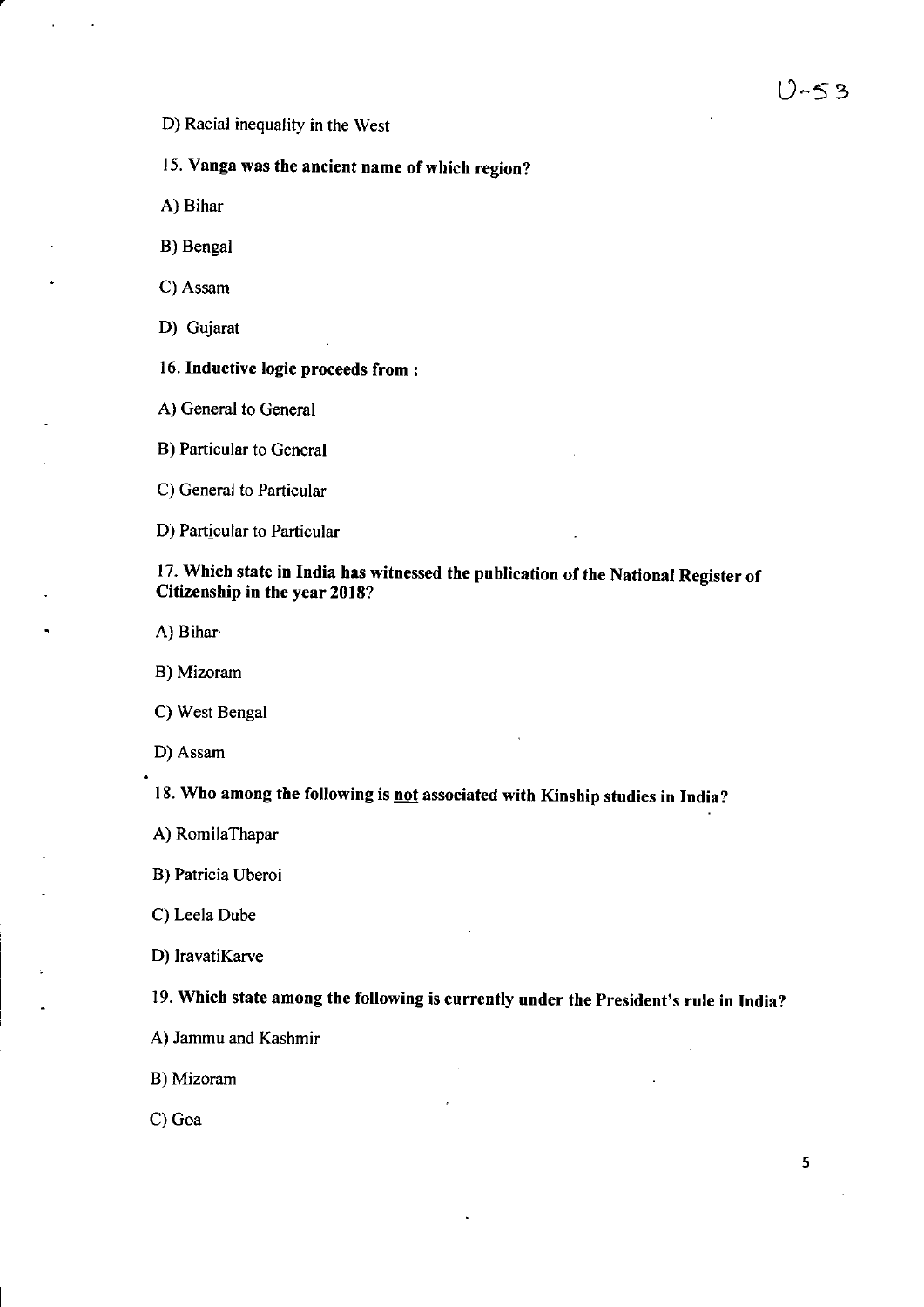#### D) Nagaland

# 20,Ethical norms in research do not involve guidelines for:

- A) Thesis format
- B) Copyright
- C) Patenting policy
- D) Data sharing policies
- 2l) Kodagu is a region in :
- A) Tamil Nadu
- B) Kerala
- C) Andhra Pradesh
- D) Kamataka

# 22. Under Ramsar Convention, an international agreement, the following is promoted:

- A) Protection of Tigers
- B) Conservation and wise use of wetlands
- C) Wild Life Sanctuaries
- D) Conservation of Forests

### . 23. The book "Risk Society" is authored by :

- A) Ulrich Beck
- B) Scott Lash
- C) Anthony Giddens
- D) David Harvey

### 24. Which of the following states has the largest number of manual scavenger households?

- A) Tamil Nadu
- B) Bihar
- C) Maharashtra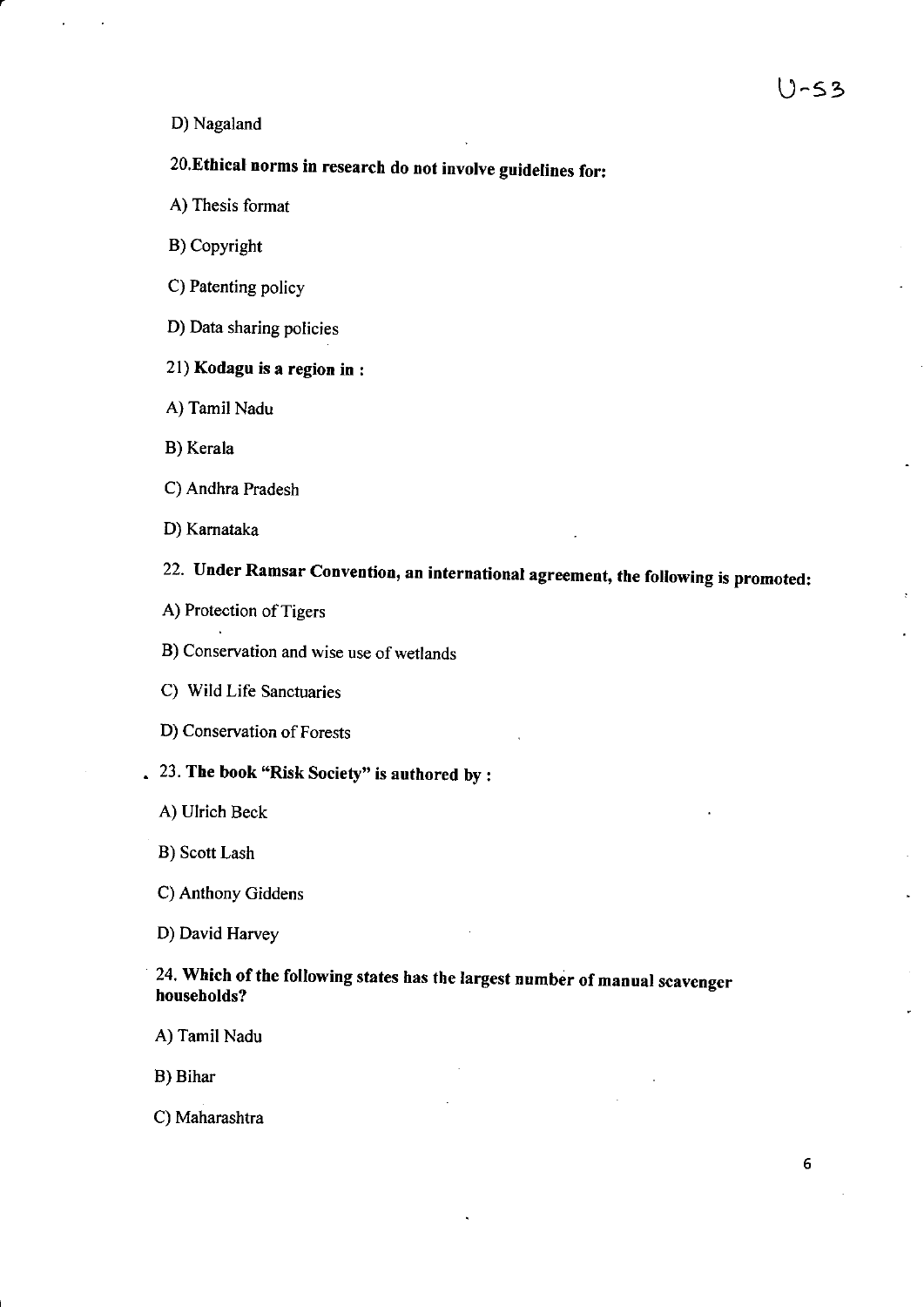D) Uttar Pradesh

# 25. A global recognition of a specific location of origin of a product is termed as :

- A) Patent
- B) Nativity
- C) Sui Generis
- D) Geographical Indication

## 26. Child Marriageis highest in which state:

- A) Tripura
- B) Gujarat
- C) Odisha
- D) Nagaland

27. The recent Yellow Vests protests are in which country?

- A) Korea
- B) France
- C) Russia
- D) Nigeria

# 28. Which of the following is an example of primary data :

- A) Field Notes
- B) Book
- C) Report
- D) Newspaper
- 29. Deductive reasoning helps in :
- A) Research Reporting
- B) Formulation of Hypothesis
- C) Data Analysis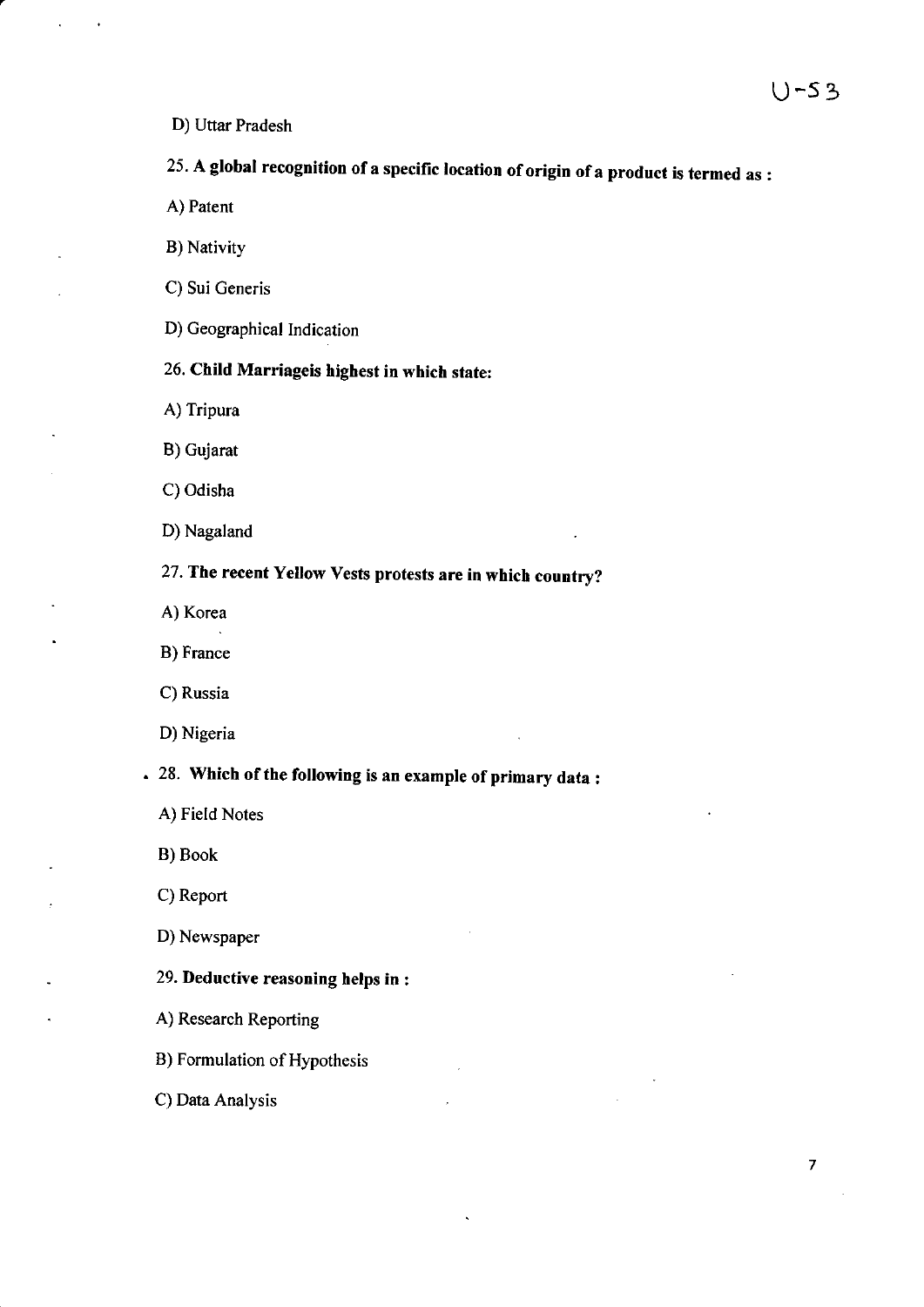- D) Tools Preparation
- 30. Who wrote "Sources of the Self: The Making of the Modern Identity"?
- A) Anthony Giddens
- B) Benedict Anderson
- C) Charles Taylor
- D) Bernard Cohn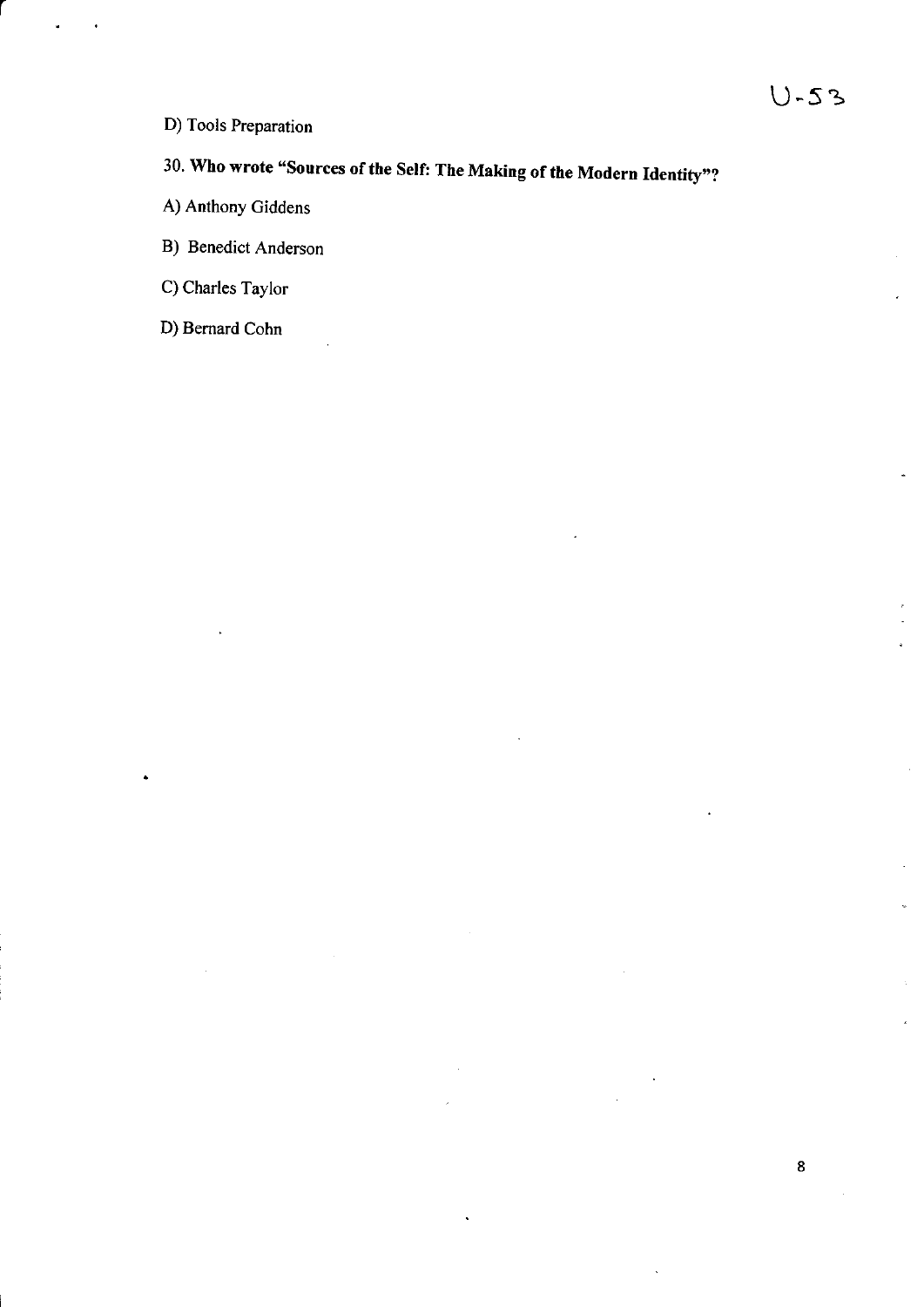9

### PART BMarks:40

- o Your answers are expected to be coherent and must include examples.
- . Write your arguments clearly, and cite literature that you may have read in your courses at the Masters level.

## Please write your Hall Ticket Number on the Answer Book

## 1. Answer any  $\underline{Two}$  of the following :(2x10 =20 Marks)

- 1. Do you think that we can study society in the way we study natural objects? Substantiate your argument (with examples) in the context of the positivism versus interpretivism debate.
- 2. Typically, what kind of problems are amenable to "regional" analysis or ways of understanding? Cite examples in support of your answer.
- 3. 'The recent Supreme court's order on the eviction of forest dwellers is a major challenge in upholding the constitutional claims and equal citizenship in India'  $-$ .Discuss with examples?
- 4. Write an essay on the regional diversity of India with specific reference to Ianguage.

# . 11. Write Short Answers on Any **Four** of the following :(4x5 = 20 Marks)

| a) Conspicuous Consumption | b) Tamilakam | c) Empowerment                                   |
|----------------------------|--------------|--------------------------------------------------|
| d) Pilot Survey            |              | e) Sustainable Development f) Importance of Maps |